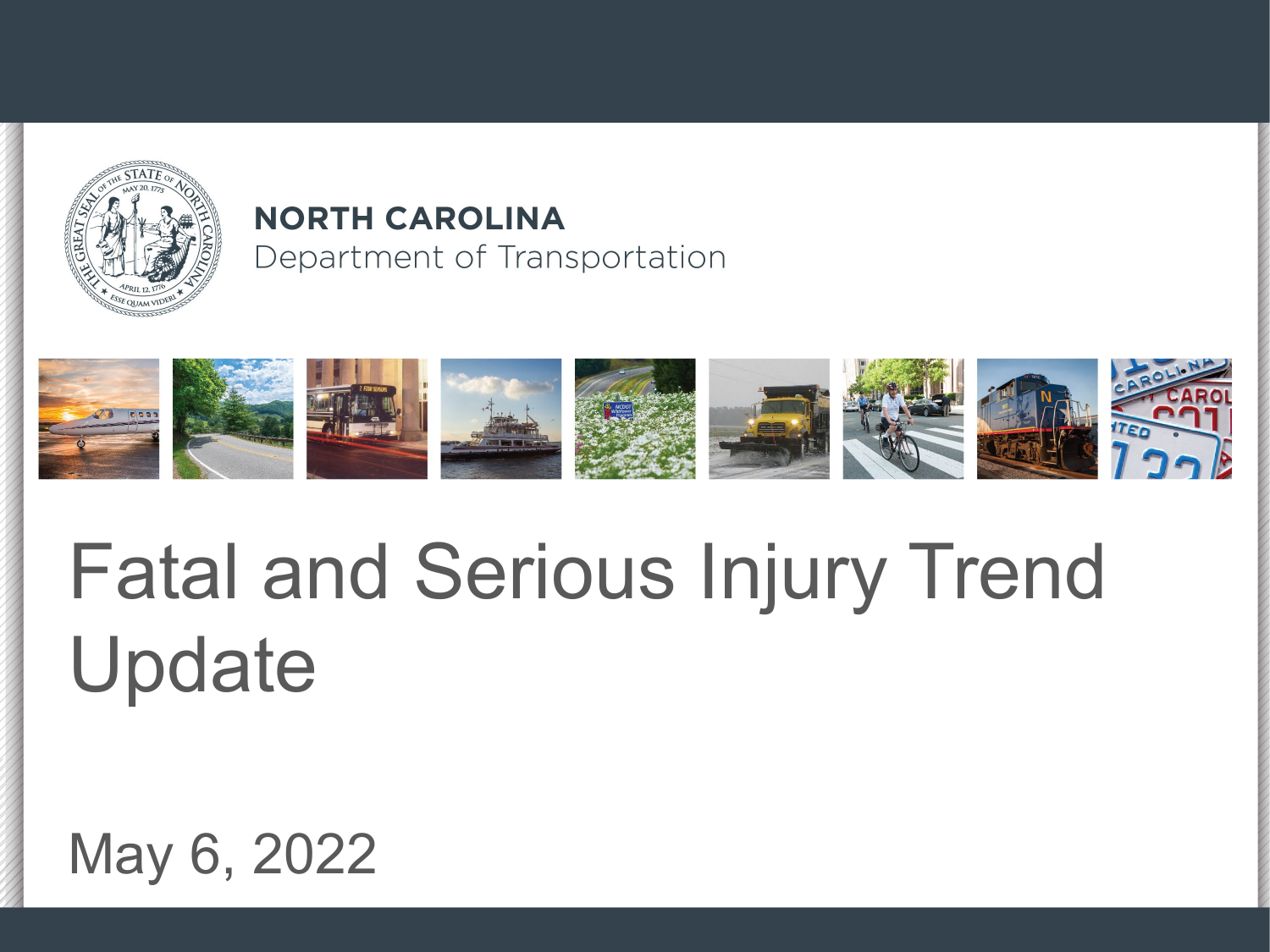### **Fatalities**

#### **North Carolina Fatality Trends Since 2002**

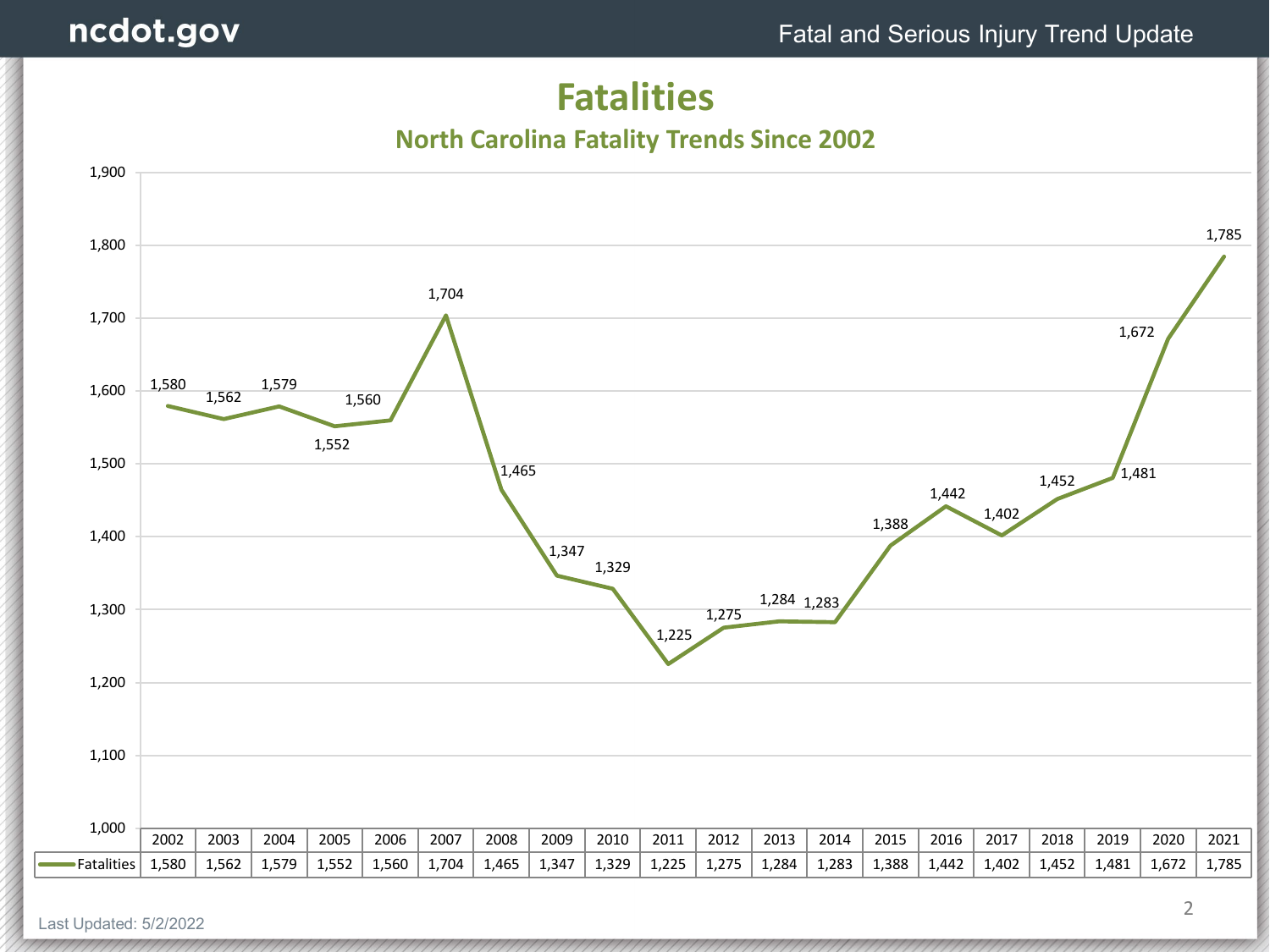#### Fatal and Serious Injury Trend Update



**<sup>2021</sup> <sup>2022</sup> Last Updated: 5/2/2022**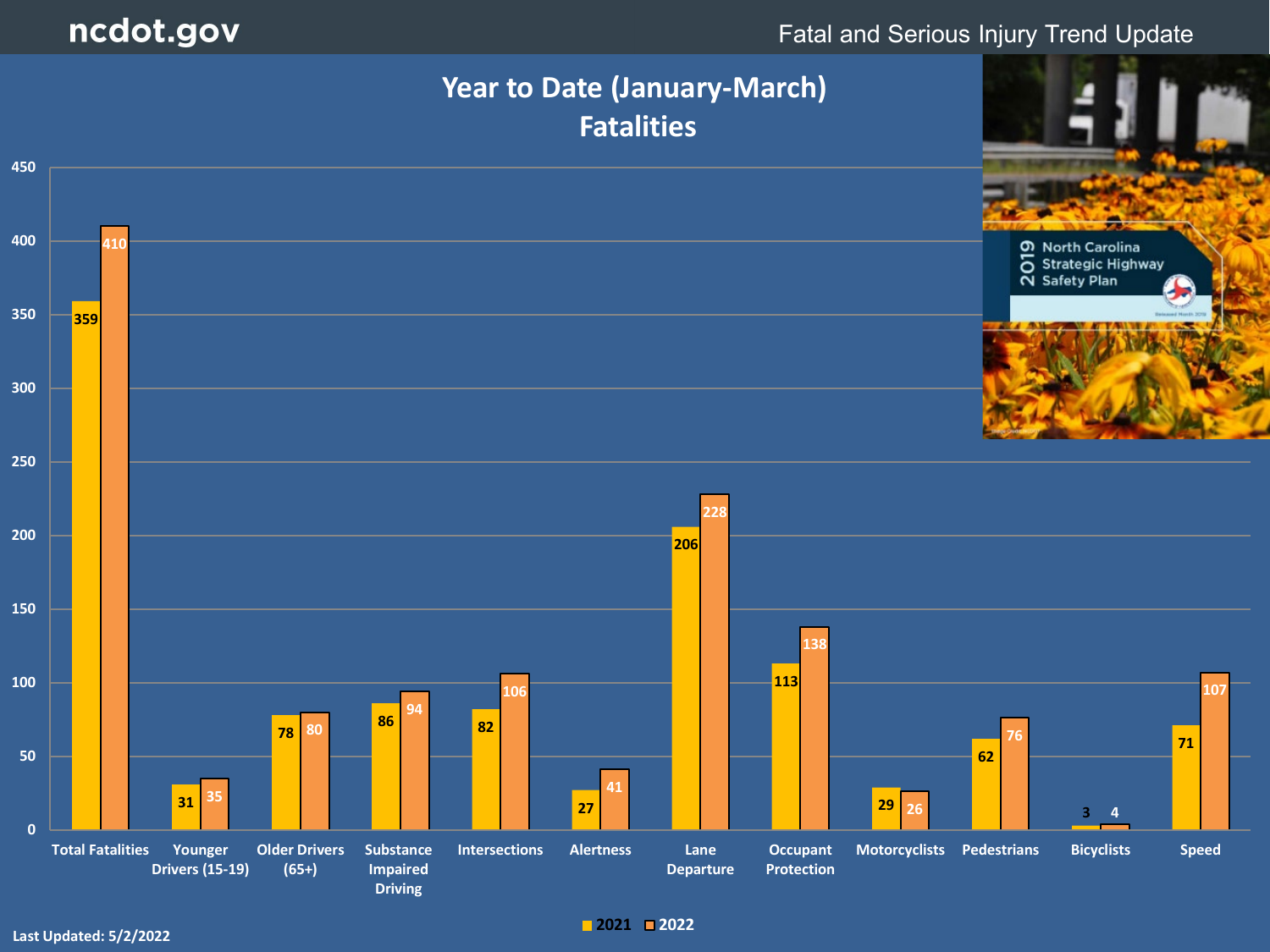### ncdot.gov

#### Fatal and Serious Injury Trend Update

4

#### **North Carolina Motorcycle Crashes**



Last Updated: 1/11/2022 **Total Fatalities up approximately 14% (2020 to 2021)**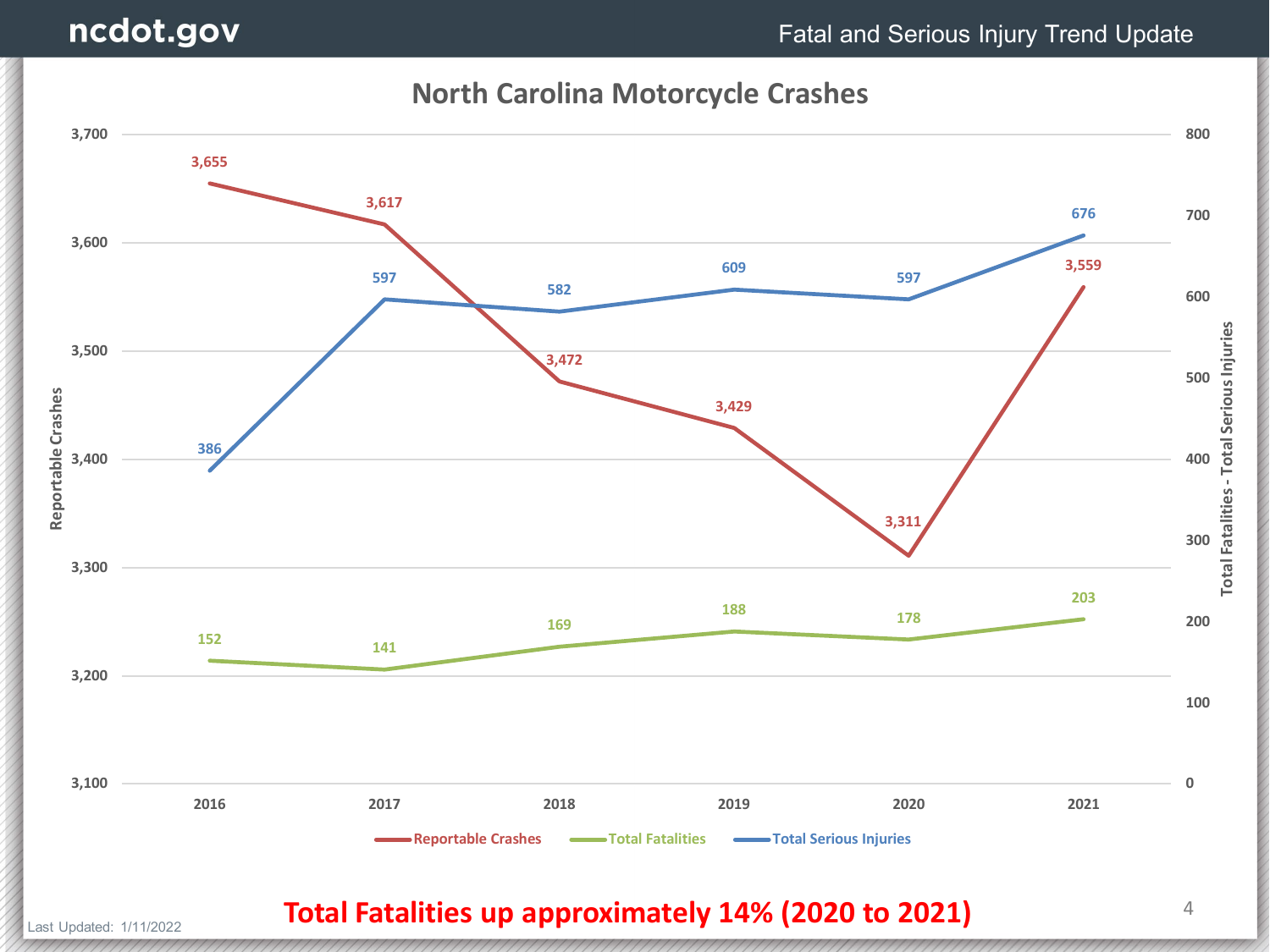# **North Carolina Motorcycle Crash Facts**

**From January 1, 2016 to December 31, 2021**

• 51% of the motorcycle crashes occurred in urban locations

• 61% and 66% of the motorcycle crash fatalities and serious injuries occurred in rural locations

From 2016 to 2021, there was a 34% increase in motorcycle crash fatalities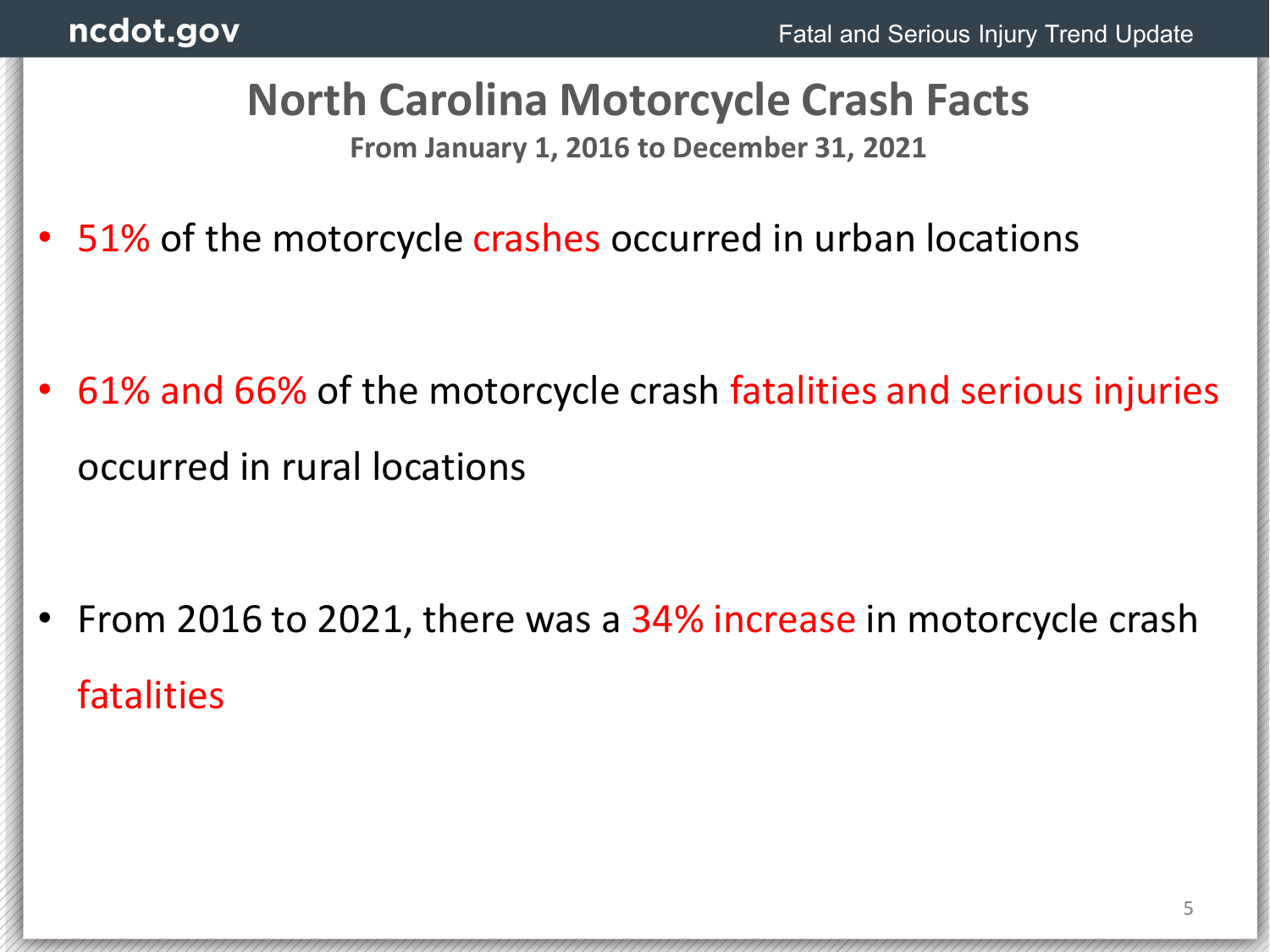# **North Carolina Motorcycle Crash Facts**

**From January 1, 2016 to December 31, 2021**

52% of the motorcycle crash fatalities were coded as lane departure crash type

88% of the motorcycle crashes and fatalities occurred during clear weather conditions

• 63% of the motorcycle crash fatalities occurred during daylight conditions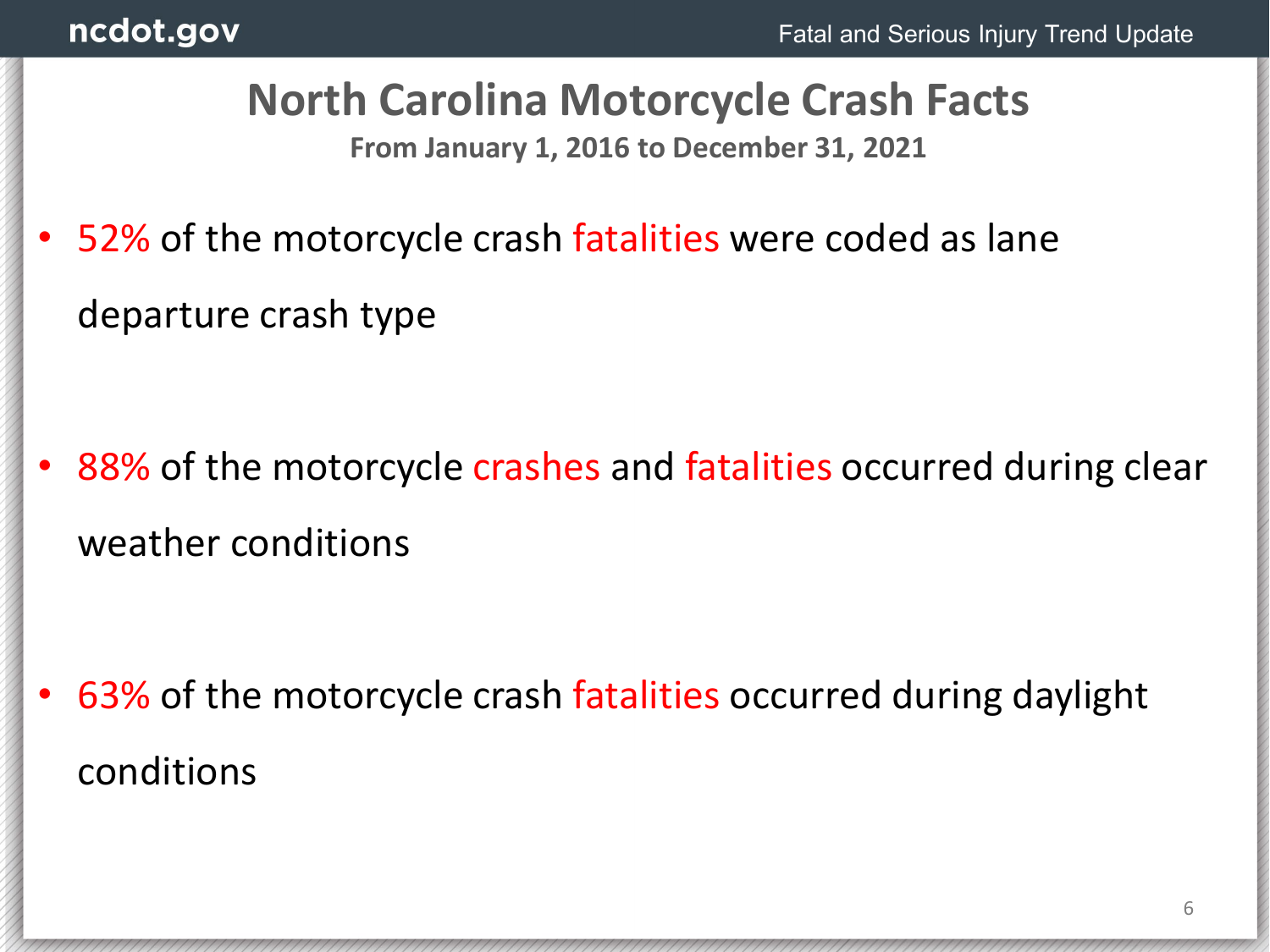## **North Carolina Motorcycle Crash Facts**

**From January 1, 2016 to December 31, 2021**

42% of motorcycle crashes

 Top 10 Counties - Mecklenburg, Wake, Cumberland, Guilford, Forsyth, Onslow, Buncombe, Gaston, Durham and Catawba

40% of motorcycle crash fatalities

 $\triangleright$  Top 10 Counties – Mecklenburg, Guilford, Wake, Cumberland, Forsyth, Robeson,

Durham, Onslow, Buncombe and New Hanover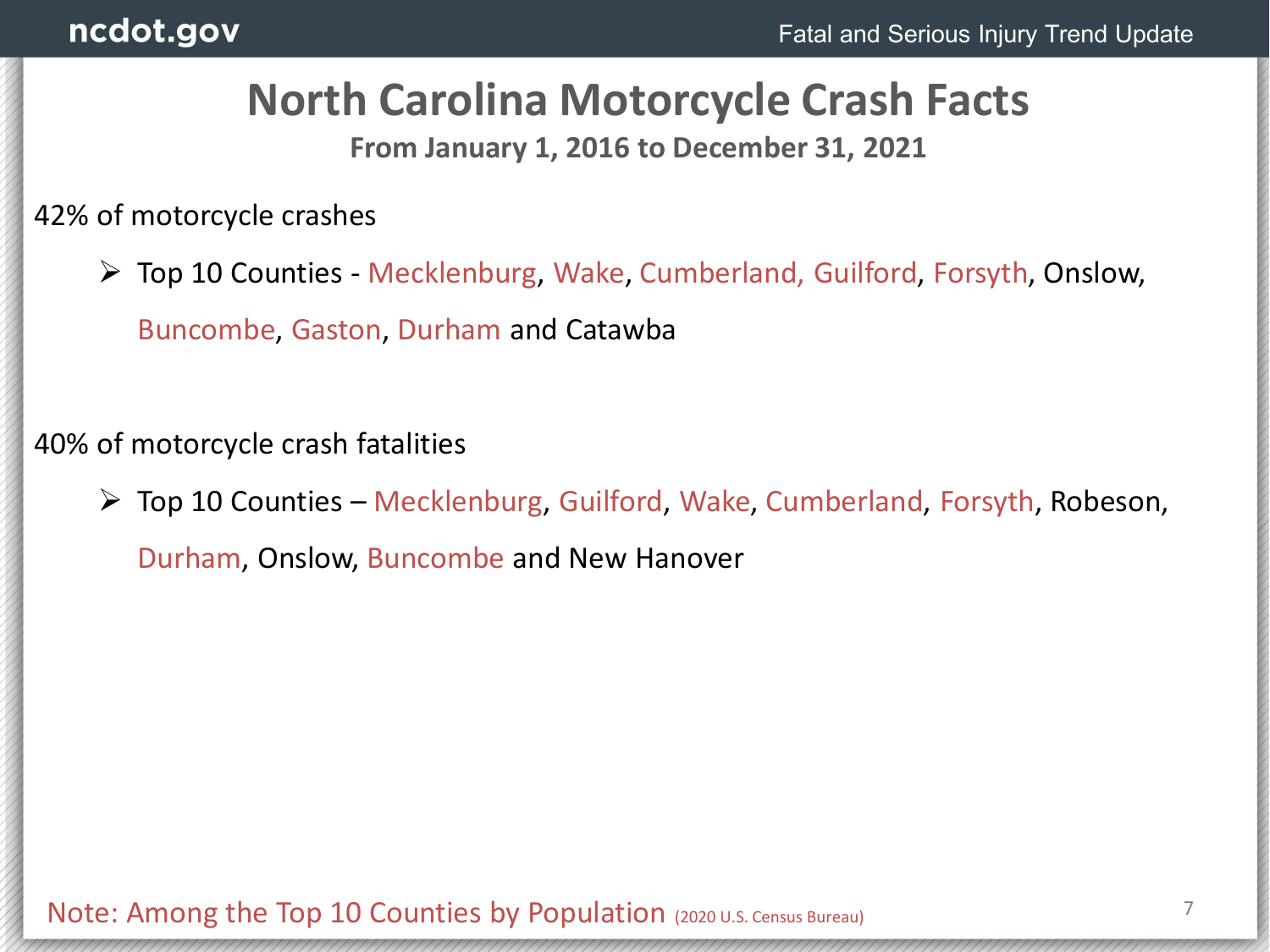### **Serious Injuries**

#### **North Carolina Serious Injuries Trends Since 2002**